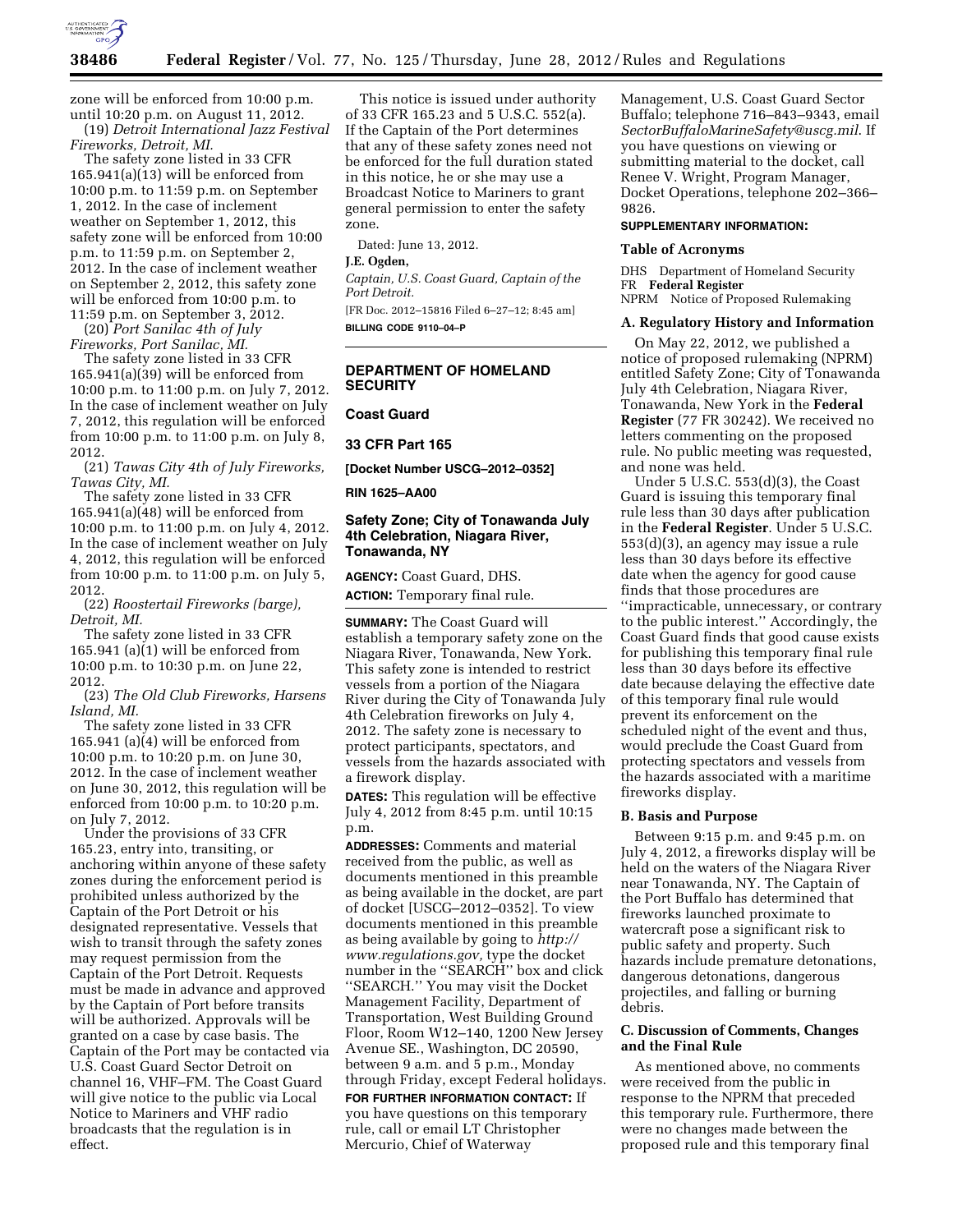rule. Thus, there are no comments and no changes to discuss.

Just as was described in the NPRM, the Captain of the Port Buffalo has determined that a temporary safety zone is necessary to ensure the safety of the boating public during the City of Tonawanda July 4th Celebration Fireworks. The safety zone will be effective and enforced from 8:45 p.m. until 10:15 p.m. on July 4, 2012. The safety zone will encompass all waters of the Niagara River, Tonawanda, NY within a 1400 FT radius of position 43°01′39.59″ N, 78°53′07.48″ W (DATUM: NAD 83). Entry into, transiting, or anchoring within the safety zone is prohibited unless authorized by the Captain of the Port Buffalo or his designated on-scene representative. The Captain of the Port or his designated on-scene representative may be contacted via VHF Channel 16.

#### **D. Regulatory Analyses**

We developed this rule after considering numerous statutes and executive orders related to rulemaking. Below we summarize our analyses based on 13 of these statutes or executive orders.

### *1. Regulatory Planning and Review*

This rule is not a significant regulatory action under section 3(f) of Executive Order 12866, Regulatory Planning and Review, as supplemented by Executive Order 13563, Improving Regulation and Regulatory Review, and does not require an assessment of potential costs and benefits under section 6(a)(3) of Executive Order 12866 or under section 1 of Executive Order 13563. The Office of Management and Budget has not reviewed it under those Orders. It is not ''significant'' under the regulatory policies and procedures of the Department of Homeland Security (DHS). We conclude that this rule is not a significant regulatory action because we anticipate that it will have minimal impact on the economy, will not interfere with other agencies, will not adversely alter the budget of any grant or loan recipients, and will not raise any novel legal or policy issues. The safety zone created by this rule will be relatively small and enforced for relatively short time. Also, the safety zone is designed to minimize its impact on navigable waters. Furthermore, the safety zone has been designed to allow vessels to transit around it. Thus, restrictions on vessel movement within that particular area are expected to be minimal. Under certain conditions, moreover, vessels may still transit

through the safety zone when permitted by the Captain of the Port.

## *2. Impact on Small Entities*

The Regulatory Flexibility Act of 1980 (RFA), 5 U.S.C. 601–612, as amended, requires federal agencies to consider the potential impact of regulations on small entities during rulemaking. The Coast Guard received 0 comments from the Small Business Administration on this rule. The Coast Guard certifies under 5 U.S.C. 605(b) that this rule will not have a significant economic impact on a substantial number of small entities.

This temporary final rule may affect the following entities, some of which may be small entities: The owners or operators of vessels intending to transit or anchor in a portion of the Niagara River near Tonawanda, New York between 8:45 p.m. to 10:15 p.m. on July 4, 2012.

This safety zone would not have a significant economic impact on a substantial number of small entities for the following reasons. This safety zone would be activated, and thus subject to enforcement, for only 90 minutes late in the day when vessel traffic is low. Vessel traffic could pass safely around the safety zone. Before the effective period, maritime advisories will be issued, which include a Broadcast Notice to Mariners.

### *3. Assistance for Small Entities*

Under section 213(a) of the Small Business Regulatory Enforcement Fairness Act of 1996 (Pub. L. 104–121), we want to assist small entities in understanding this rule. If the rule would affect your small business, organization, or governmental jurisdiction and you have questions concerning its provisions or options for compliance, please contact the person listed in the **FOR FURTHER INFORMATION CONTACT** section above.

Small businesses may send comments on the actions of Federal employees who enforce, or otherwise determine compliance with, Federal regulations to the Small Business and Agriculture Regulatory Enforcement Ombudsman and the Regional Small Business Regulatory Fairness Boards. The Ombudsman evaluates these actions annually and rates each agency's responsiveness to small business. If you wish to comment on actions by employees of the Coast Guard, call 1–888–REG–FAIR (1–888–734–3247). The Coast Guard will not retaliate against small entities that question or complain about this rule or any policy or action of the Coast Guard.

# *4. Collection of Information*

This rule will not call for a new collection of information under the Paperwork Reduction Act of 1995 (44 U.S.C. 3501–3520).

# *5. Federalism*

A rule has implications for federalism under Executive Order 13132, Federalism, if it has a substantial direct effect on the States, on the relationship between the national government and the States, or on the distribution of power and responsibilities among the various levels of government. We have analyzed this rule under that Order and determined that this rule does not have implications for federalism.

### *6. Unfunded Mandates Reform Act*

The Unfunded Mandates Reform Act of 1995 (2 U.S.C. 1531–1538) requires Federal agencies to assess the effects of their discretionary regulatory actions. In particular, the Act addresses actions that may result in the expenditure by a State, local, or tribal government, in the aggregate, or by the private sector of \$100,000,000 (adjusted for inflation) or more in any one year. Though this rule will not result in such an expenditure, we do discuss the effects of this rule elsewhere in this preamble.

## *7. Taking of Private Property*

This rule will not cause a taking of private property or otherwise have taking implications under Executive Order 12630, Governmental Actions and Interference with Constitutionally Protected Property Rights.

### *8. Civil Justice Reform*

This rule meets applicable standards in sections 3(a) and 3(b)(2) of Executive Order 12988, Civil Justice Reform, to minimize litigation, eliminate ambiguity, and reduce burden.

## *9. Protection of Children*

We have analyzed this rule under Executive Order 13045, Protection of Children from Environmental Health Risks and Safety Risks. This rule is not an economically significant rule and does not create an environmental risk to health or risk to safety that may disproportionately affect children.

# *10. Indian Tribal Governments*

This rule does not have tribal implications under Executive Order 13175, Consultation and Coordination with Indian Tribal Governments, because it does not have a substantial direct effect on one or more Indian tribes, on the relationship between the Federal Government and Indian tribes, or on the distribution of power and